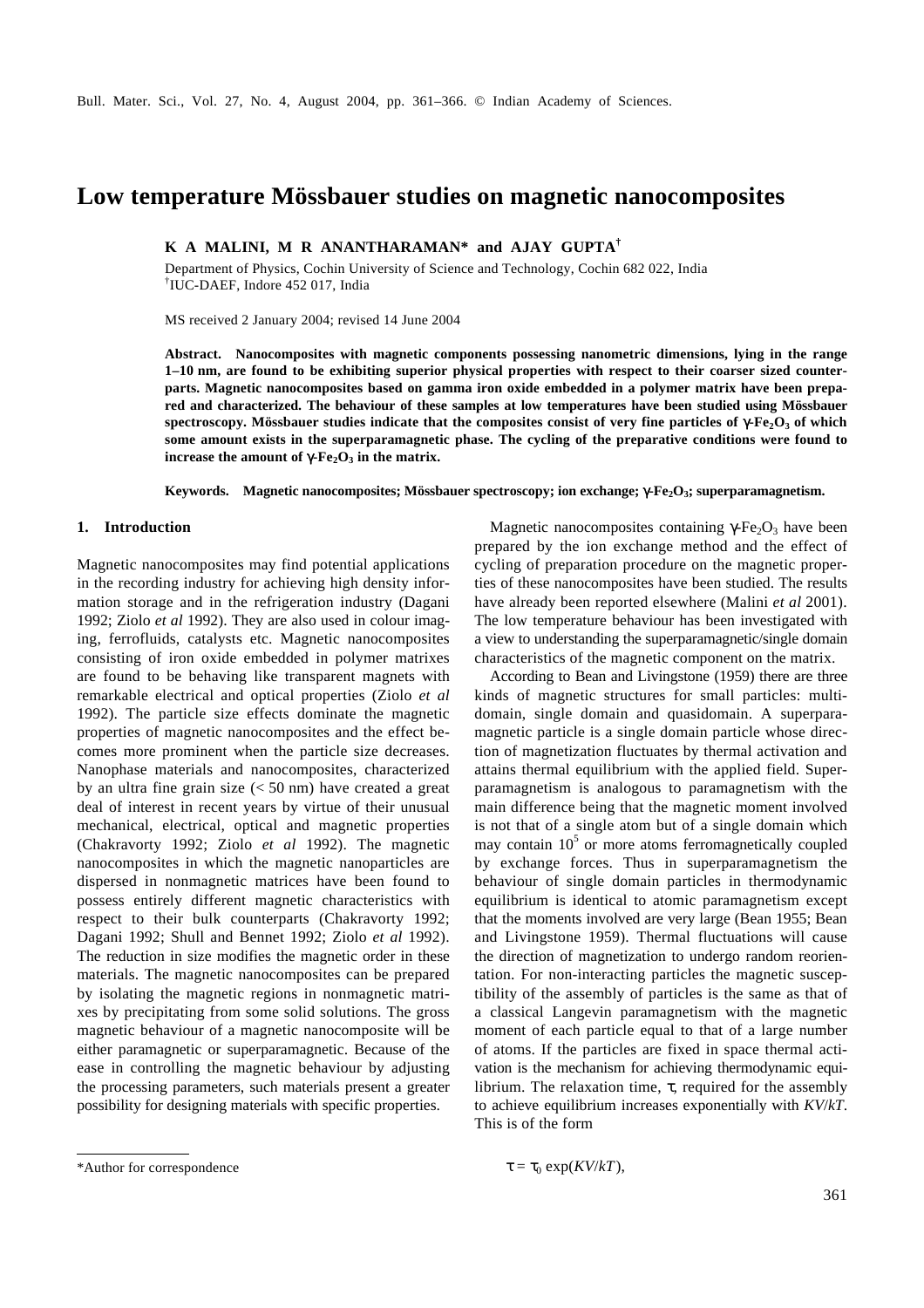where  $K$  is the anisotropy constant,  $T$  the temperature and *k* the Boltzmann constant (Morup 1994). In an assembly of particles the relaxation time of particles with smaller volume is short and their response is fast under the influence of an external magnetic field. Larger particles are magnetically frozen.

For particles of volume, *V*, there is a critical temperature called blocking temperature  $(T_B)$  below which the magnetic moments are fixed, i.e. their approach to thermodynamic equilibrium is blocked.

If the time of the experiment is around 100 s, then the blocking temperature is  $T_B = KV/25k_B$  and the critical volume is  $V_c = 25k_B T/K$ . Only particles with volume less than  $V_c$  will respond superparamagnetically to an external field at temperature, *T*.

Most of the reported literature indicates that magnetic nanocomposites do not show hysteresis at room temperature and hysteresis is observed only below the blocking temperature which is normally well below room temperature (Shull *et al* 1990, 1991; Vassiliou *et al* 1993; Ziolo *et al* 1993; Hsu and Huang 1995). But there also exist reports on nanocomposites with blocking temperature much above room temperature. Ambrose *et al* (1992) reported  $T<sub>B</sub>$  to be much above room temperature in Fe–Al<sub>2</sub>O<sub>3</sub> systems. Roy *et al* (1993) have also reported  $T<sub>B</sub>$  to be above room temperature in  $Fe/SiO<sub>2</sub>$  system. However, Shull, Ziolo and others have reported  $T<sub>B</sub>$  to be well below room temperature (Shull *et al* 1990, 1991; Vassiliou *et al* 1993; Ziolo *et al* 1993; Hsu and Huang 1995).

<sup>57</sup>Fe Mössbauer spectra of the sample were recorded at room temperature using a constant acceleration Mössbauer spectrometer and the spectrum was fitted to obtain the quadrupole splitting and isomer shift. The spectra were recorded at RT, 150 K and 100 K.

Low temperature magnetic measurements on one representative sample was carried out and it was observed that the magnetization increases with decrease in temperature. It was found to be in accordance with the normal theoretical approach. That is, as the temperature decreases more and more ordering of moments come in and hence magnetization increases.

# **2. Experimental**

#### 2.1 *Sample preparation*

Nanometer sized  $gF_{\epsilon_2}O_3$  particles were embedded in a polymer matrix by the method of ion exchange followed by reduction. The method adopted here is a modification of the preparation scheme reported by Ziolo *et al* (1992) and Malini *et al* (2001). The polymer matrix employed is a cross linked polymer of sulphonated polystyrene and divinyl benzene, which have exchangeable  $H^+$  ion containing  $SO_3^-H^+$  groups.

The ion exchange resin was exchanged with Fe ions from an aqueous solution of ferrous sulphate and these exchanged Fe ions were then converted into  $Fe(OH)_{2}$ . This was then oxidized to yield, presumably,  $g\text{Fe}_2\text{O}_3$ . Drop wise addition of dilute aqueous solution of hydrogen peroxide  $(H<sub>2</sub>O<sub>2</sub>)$  accelerated the conversion to oxide. The resin was then washed with water and then dried. Instead of adding  $H_2O_2$ , the addition of hydrazine hydrate solution was also tried for the conversion of hydroxide into oxide. The preparation scheme can be depicted as shown in figure 1.

Cycling of the preparation procedures was also done on one sample of strong ion exchange resin. The samples after first, eighth and twelfth cycles were taken. These cycled samples are labelled as SA1, SA8 and SA12 for 1st, 8th and 12th cycled samples, respectively. It is found that by cycling the preparation steps more and more sites are exchanged by Fe ions and hence the possibility of incorporating more  $Fe<sub>2</sub>O<sub>3</sub>$  in the matrix. The details are reported elsewhere (Malini *et al* 2001). The sample dealt with in this paper is a 12 cycled sample named SA12.

## 2.2 *Low temperature characterization*

The prepared sample SA12 was magnetically characterized by using VSM (model PARC 4200). The low temperature magnetization values as well as the thermomagnetization curve were obtained for the  $SA12$  sample. The  ${}^{57}Fe$ 

 $SO<sub>i</sub>H$ FeSO. SO<sub>3</sub>H SO<sub>2</sub>H NaOH SO<sub>3</sub>Na<sup>\*</sup> SO<sub>1</sub>Na<sup>®</sup>  $Fe(OH)<sub>2</sub>$ SO.



**Figure 1.** Scheme of preparation of nanocomposites. **Figure 2.** Room temperature hysteresis loop of the sample.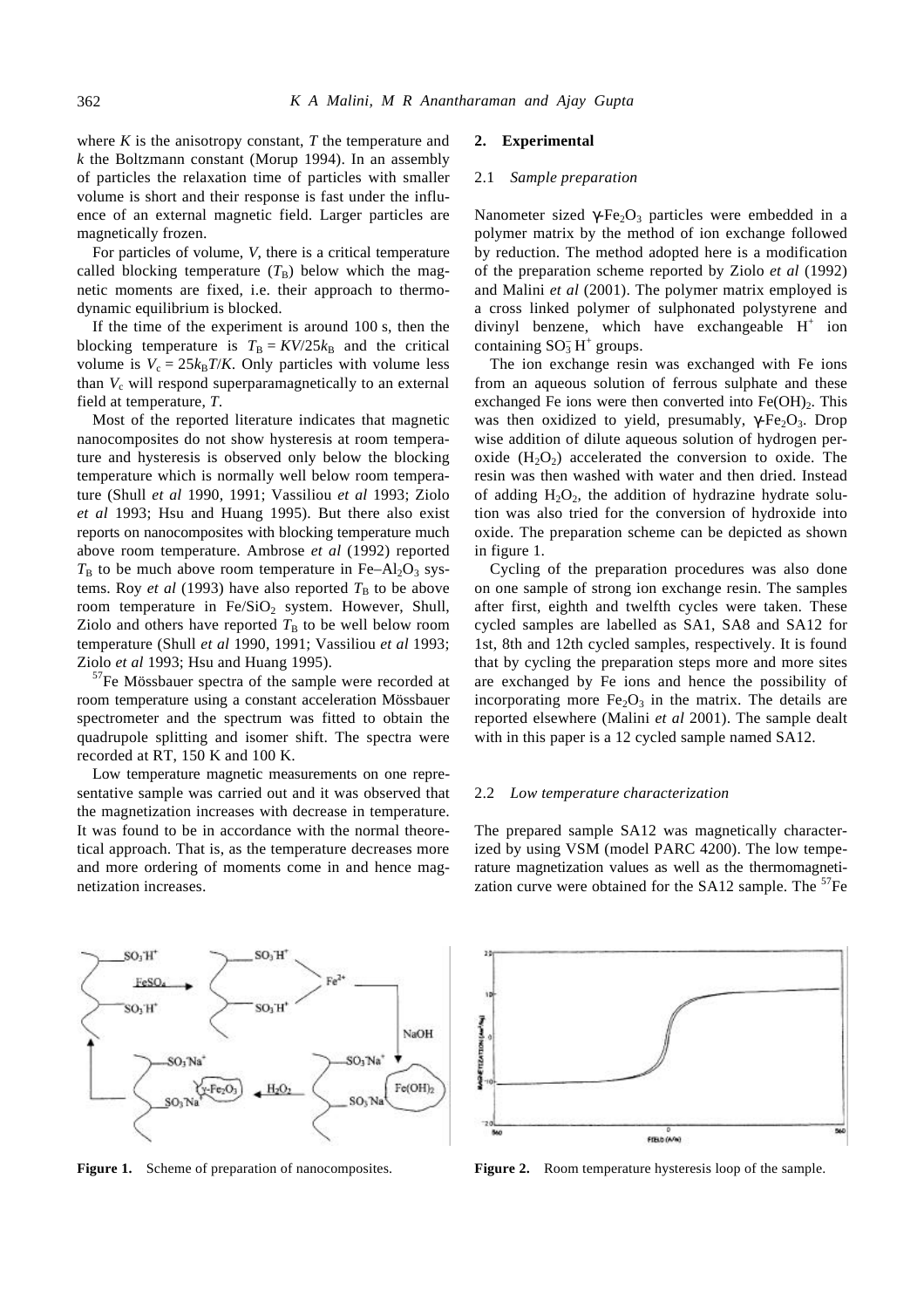Mössbauer spectra of the sample were recorded at room temperature and low temperature by using a constant acceleration Mössbauer spectrometer and the spectrum was fitted to obtain the quadrupole splitting and isomer shift.

#### **3. Results and discussion**

## 3.1 *Low temperature magnetization studies*

The prepared sample was magnetically characterized and the room temperature hysteresis loop of the sample is shown in figure 2. The temperature dependence of saturation magnetization of the SA12 sample was studied. The saturation magnetization values are plotted against  $T^{3/2}$  and figure 3 shows the temperature dependence of saturation magnetization. The curve clearly indicates that the system obeys Bloch law given by

$$
\mathbf{S}_s = \mathbf{S}_0(1-BT^{3/2}),
$$



**Figure 3.**  $T^{3/2}$  dependence of saturation magnetization.



**Figure 4.** Thermomagnetization curve for SA12.

where *B* is called the Bloch constant or spin wave constant. The present system is found to be obeying the Bloch law above 120 K and there is a deviation from Bloch law below 120 K.

The  $T^{3/2}$  dependence indicates the presence or existence of spin wave excitations in the ultrafine particles. However, the spin wave constant *B* was evaluated and is found to be of the order of  $10^{-4}$  which is the typical order for nanosized samples as reported by Ping and Lie (1994). For bulk iron this constant is reported to be of the order of  $10^{-6}$ . Ping and Lie (1994) observed a *B* value of  $10^{-5}$  in  $Fe-SiO<sub>2</sub>$  system prepared by sol–gel method. The increase in spin wave constant, *B*, is probably caused by both the finite size effect which causes the softening and cutoff of some spin waves and surface effects that have been confirmed in magnetic thin films (Pierce *et al* 1982).

The thermomagnetization curve for one representative sample is given in figure 4. This graph shows a sudden change in magnetization at around 120 K. In order to probe into this particular behaviour, the Mössbauer studies were also carried out on these samples.

#### 3.2 *Mössbauer studies*

The room temperature Mössbauer studies were carried out on some representative samples. These were done both on the cycled and uncyled samples. The low temperature Mössbauer spectra at 150 K and 100 K were recorded for the cycled sample.

The <sup>57</sup>Fe Mössbauer spectrum of a representative uncycled sample (SRC4) recorded at room temperature is shown in figure 5.

The Mössbauer spectrum could satisfactorily be fitted with two doublets corresponding to  $Fe<sup>3+</sup>$  in A and B sites. The values of different parameters viz. isomer shift and



**Figure 5.** Room temperature Mössbauer spectra of uncycled sample.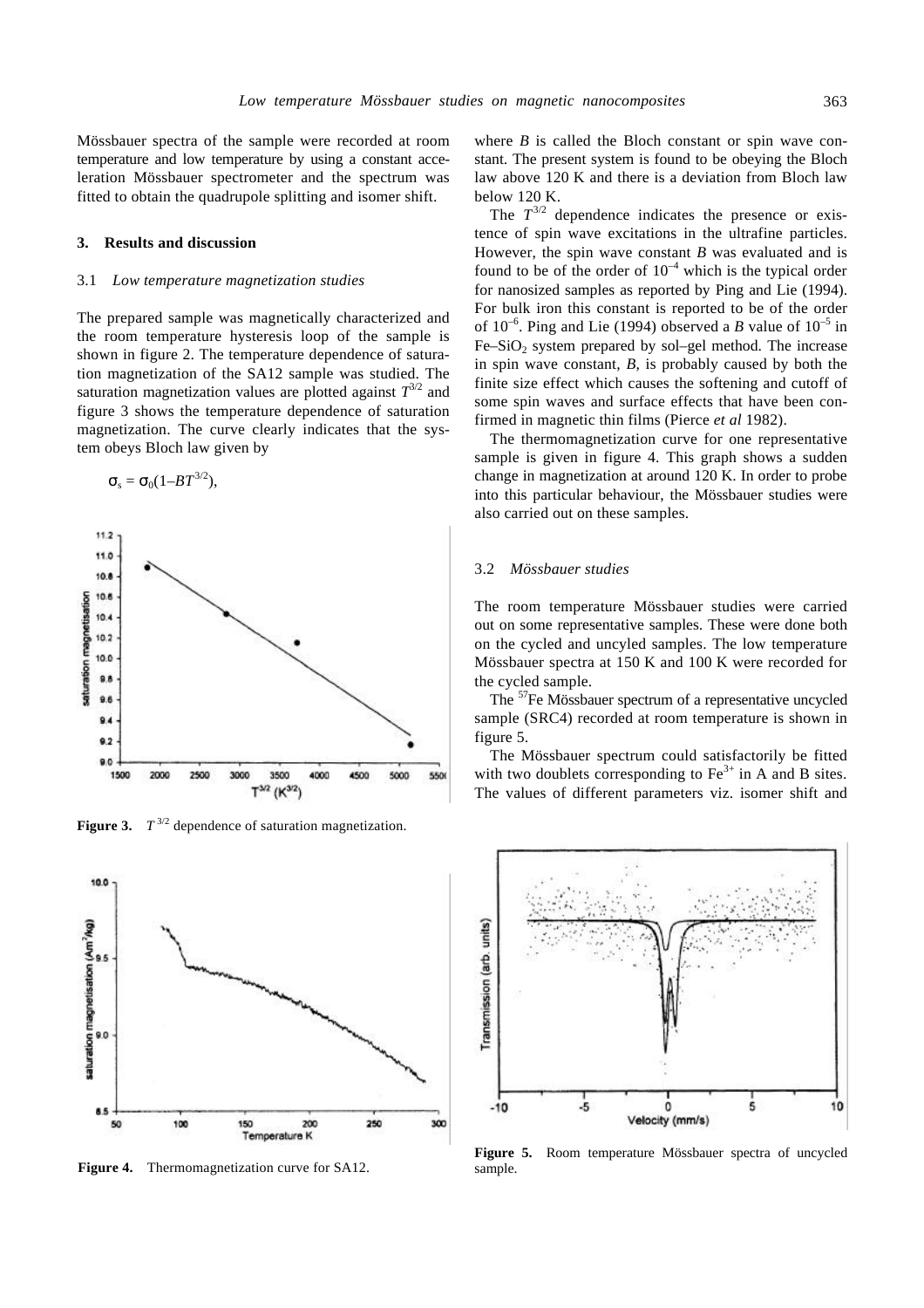quadrupole splitting, are in agreement with the values reported by Shull *et al* (1990, 1991), Vassiliou *et al* (1993), Ziolo *et al* (1993), Hsu and Huang (1995) and Lukehart *et al* (1995). The room temperature Mössbauer spectrum for  $gF_1F_2O_3$  polymer nanocomposite reported by Shull *et al* corresponds to a central doublet with an isomer shift of 0⋅3 mm/s and a quadrupole splitting of 0⋅6 mm/s.

The Mössbauer spectra of the cycled samples were also recorded at room temperature and low temperatures. The low temperature measurements were carried out at 150 K and 100 K.

Generally a sample of superparamagnetic material will contain a range of particle size and hence a range of values for  $T_B$ . So the Mössbauer spectra of the sample will consist of a magnetically split sextet corresponding to large crystallites and a quadrupole split doublet corresponding to smaller crystallites (Chatterjee *et al* 1990; Shull *et al* 1990, 1991; Vassiliou *et al* 1993; Ziolo *et al* 1993; Hsu and Huang 1995). A clear indication in the Mössbauer for superparamagnetic smaller particles is that the spectral area of the doublet increases at the expense of the sextet with increasing temperature. Also, reports indicate that if the isomer shift is in the range of 0⋅29– 0⋅33 mm/s, then they are typical of compounds containing  $Fe<sup>3+</sup>$  in the octahedral coordination and they are similar to those found in the nanocrystalline sample (Sawatzky *et al* 1969; Daniels and Rosencwaig 1970; Amulyavichus and Suzdalev 1973; Morup *et al* 1983, 1995; Chatterjee *et al* 1990; Gonser *et al* 1998: Hartridge *et al* 1998; Lee *et al* 1998). If there are large quadrupole splitting that is greater than  $0.7$  they represent very small crystallites. This is because their large surface to volume ratio causes lattice strain and correspondingly large electric field gradient at the iron nuclei. It may also be noted that conventional large crystallites have a quadrupole splitting of 0⋅16 to 0⋅8 mm/s.



**Figure 6.** General fit of the room temperature Mössbauer spectra of SA12.

In the present system the room temperature as well as low temperature Mössbauer spectra were recorded for the cycled sample. The general fit of room temperature Mössbauer spectra of SA12 is shown in figure 6. The spectrum is satisfactorily fitted into a superposition of sharp central doublet and a broad sextet. The fitted doublet and sextet are shown in figures 7 and 8. The parameters like isomer shift, quadrupole splitting and hyperfine field were obtained from the spectra. They are listed in table 1. From these values it can be seen that the sample consists of a mixture of superparamagnetic and ferromagnetic oxides of iron. The hyperfine field of 501 kOe corresponds to the gamma phase of  $Fe<sub>2</sub>O<sub>3</sub>$ . This is in agreement with various reports (Sawatzky *et al* 1969; Daniels and Rosencwaig 1970; Amulyavichus and Suzdalev 1973; Morup *et al* 1983, 1995; Chatterjee *et al* 1990; Gonser *et al* 1998; Hartridge *et al* 1998; Lee *et al* 1998).



**Figure 7.** Mössbauer spectrum of the ferrimagnetic component in SA12.



**Figure 8.** Mössbauer spectrum showing the superparamagnetic component in SA12.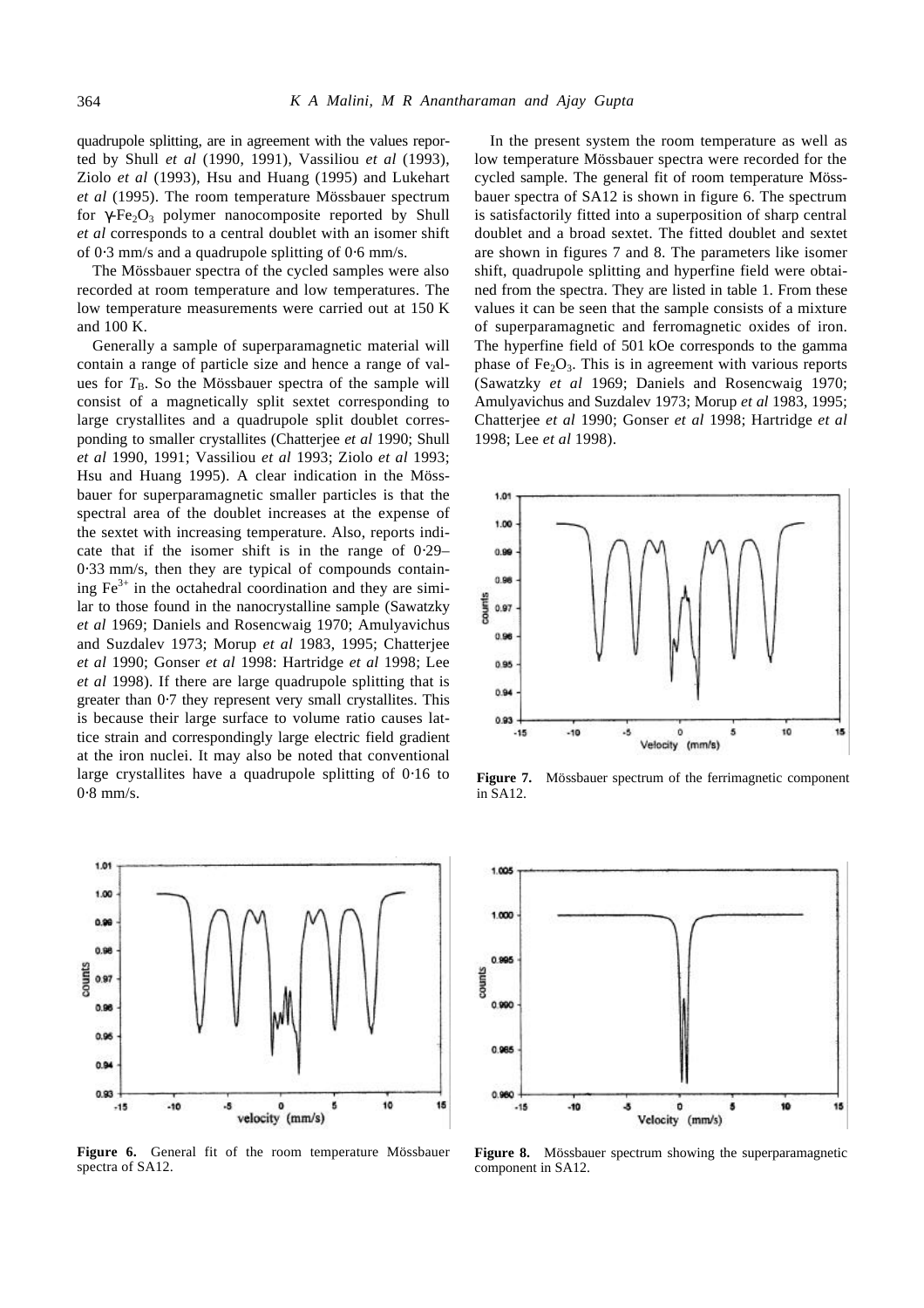|             | Ferrimagnetic component |            |           | SP component |            |
|-------------|-------------------------|------------|-----------|--------------|------------|
| Temperature | Isomer                  | Quadrupole | Hyperfine | Isomer       | Quadrupole |
|             | shift                   | splitting  | field     | shift        | splitting  |
|             | (mm/s)                  | (mm/s)     | (kOe)     | (mm/s)       | (mm/s)     |
| 298 K       | 0.47                    | 1.2.       | 500.8     | 0.43         | 0.55       |
| 150 K       | 0.47                    | 1.2.       | 500.9     | 0.43         | 0.55       |
| 100K        | 0.47                    | 1.2.       | $500-8$   | 0.43         | 0.55       |

**Table 1.** The Mössbauer parameters of the cycled sample.



**Figure 9.** Hyperfine field distribution for SA12 at RT.

The hyperfine field distribution of room temperature spectra is shown in figure 9. From the broad hyperfine field distribution it can be concluded that the magnetic component in the matrix is either in the amorphous form or nanocrystalline form exhibiting superparamagnetic relaxation.

The low temperature Mössbauer spectra were also recorded at 150 K and 100 K. These spectra were also fitted into superposition of a central doublet and a sextet extending to large velocities. The Mossbauer parameters are shown in table 1.

From table 1 it can be seen that the hyperfine field obtained for the samples at room temperature as well as low temperatures is at around 501 kOe which is again characteristic of gamma iron oxide. The isomer shift and quadrupole splitting for the SP component at all temperatures is around 0⋅43 mm/s and 0⋅55 mm/s, respectively which are characteristic of nanosized iron oxide (Shull *et al* 1990, 1991; Vassiliou *et al* 1993; Ziolo *et al* 1993; Hsu *et al* 1995). Thus from the room temperature and low temperature Mössbauer spectra it can be seen that the magnetic component may be in the nanocrystalline form exhibiting superparamagnetic relaxation. At low temperatures of 150 K and 100 K the hyperfine field considerably narrows down with only one peak around 50 T. This also suggests that probably the broad hyperfine field distribution at room temperature is because of superparamagnetic relaxation of nanoparticles.

The mechanical coupling of small particles to its surrounding can also be studied by using Mössbauer since the thermal vibrations cause a lowering of the recoil free fraction (Morup *et al* 1995). Temperature dependence of relative area of the Mössbauer spectra will give an idea about the same which will be undertaken later as a continuation of this work.

### **4. Conclusions**

Low temperature magnetization and Mössbauer effect studies carried out on selected nanocomposite samples indicate that the composites consist of very fine particles of  $gF\epsilon_2O_3$ . A definite amount of this iron oxide exists in the superparamagnetic phase. The evaluation of the Bloch constant and its numerical value suggests that the particles are definitely in the superparamagnetic state. However, deviations from Bloch equation at temperatures below 120 K points to surface effects caused by finite sizes of the particle which causes the softening and cut off of the spin waves and this warrants further investigations. Mössbauer spectroscopic studies give conclusive evidence for the existence of  $\mathbf{g}F_{\mathbf{e}_2}\mathbf{O}_3$  phase in the nanocomposites. Cycling increases the amount of ferromagnetic component in the nanocomposites. The broad hyperfine field distribution noticed in the Mössbauer spectrum is indicative of superparamagnetic relaxation.

#### **Acknowledgements**

Authors thank IUCDAEF, Indore, for recording the Mössbauer spectra. (MRA) thanks DST, New Delhi, for financial assistance received in the form of a project. (KAM) thanks the Council of Scientific and Industrial Research, New Delhi, for a Research Fellowship.

# **References**

Ambrose T, Gavrin A and Chien C L 1992 *J*. *Mag*. *Mag*. *Mater*. **116** L311